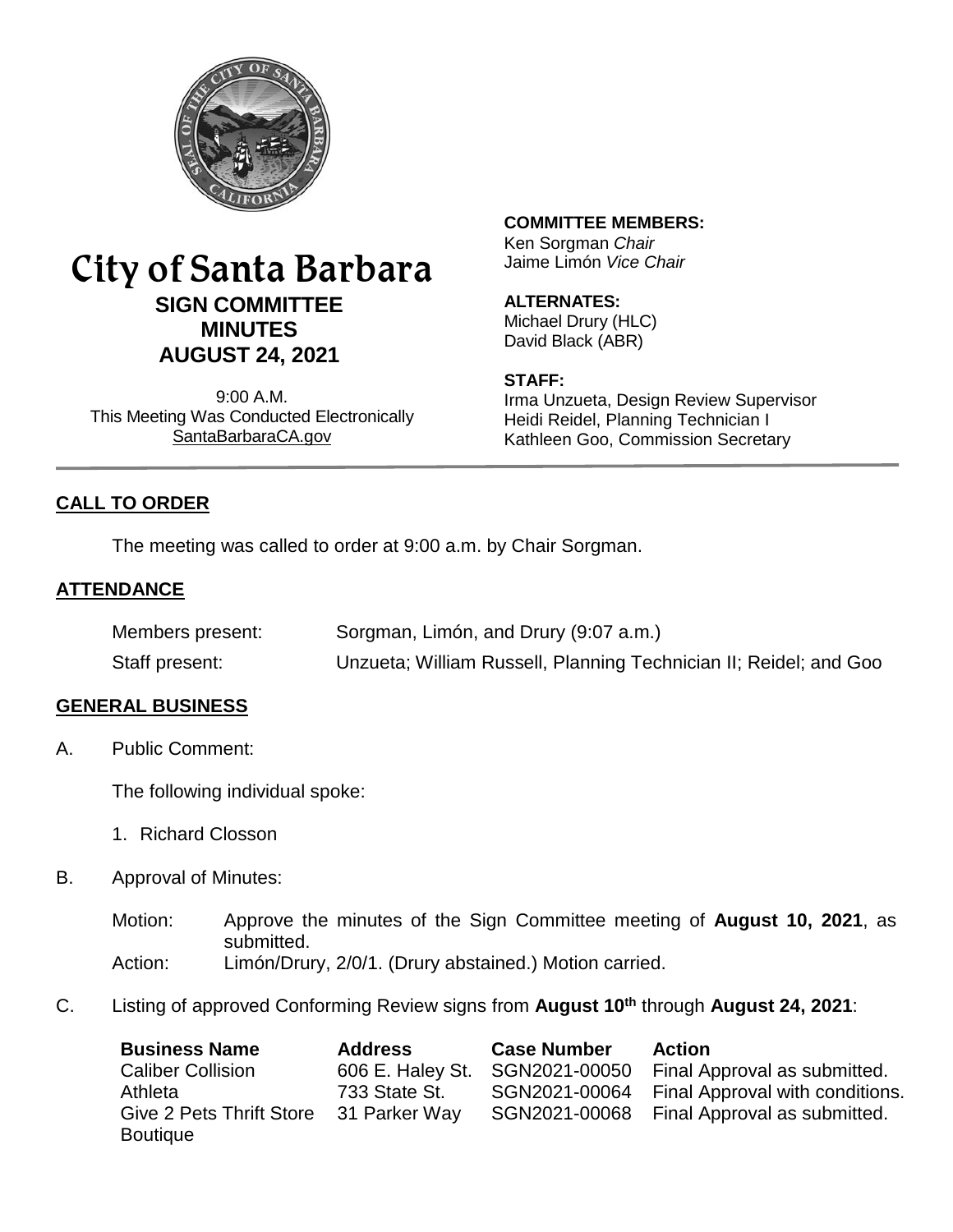D. Announcements, requests by applicants for continuances and withdrawals, future agenda items, and appeals:

No announcements.

E. Subcommittee Reports:

No subcommittee reports.

## **(9:10AM) DISCUSSION ITEM**

**1. 630 GARDEN ST** Reference Number: SGN2019-00051

Staff: Staff: Ariel Calonne, City Attorney John Doimas, Assistant City Attorney

(Discussion regarding pending revisions to the Sign Regulations Ordinance (SBMC Chapter 22.70).)

Actual time: 9:09 a.m.

Public comment opened at 9:23 a.m.

The following individuals spoke:

1. Richard Closson

No written comment was submitted.

Public comment closed at 9:25 a.m.

#### **Discussion held.**

- **Motion: The Sign Committee requests the recommencing of the Sign Regulations Ordinance update process by the City Attorney's Office, and requests that a prepared draft of the revised Sign Regulations Ordinance return for review by the Committee.**
- Action: Limón/Drury, 3/0/0. Motion carried.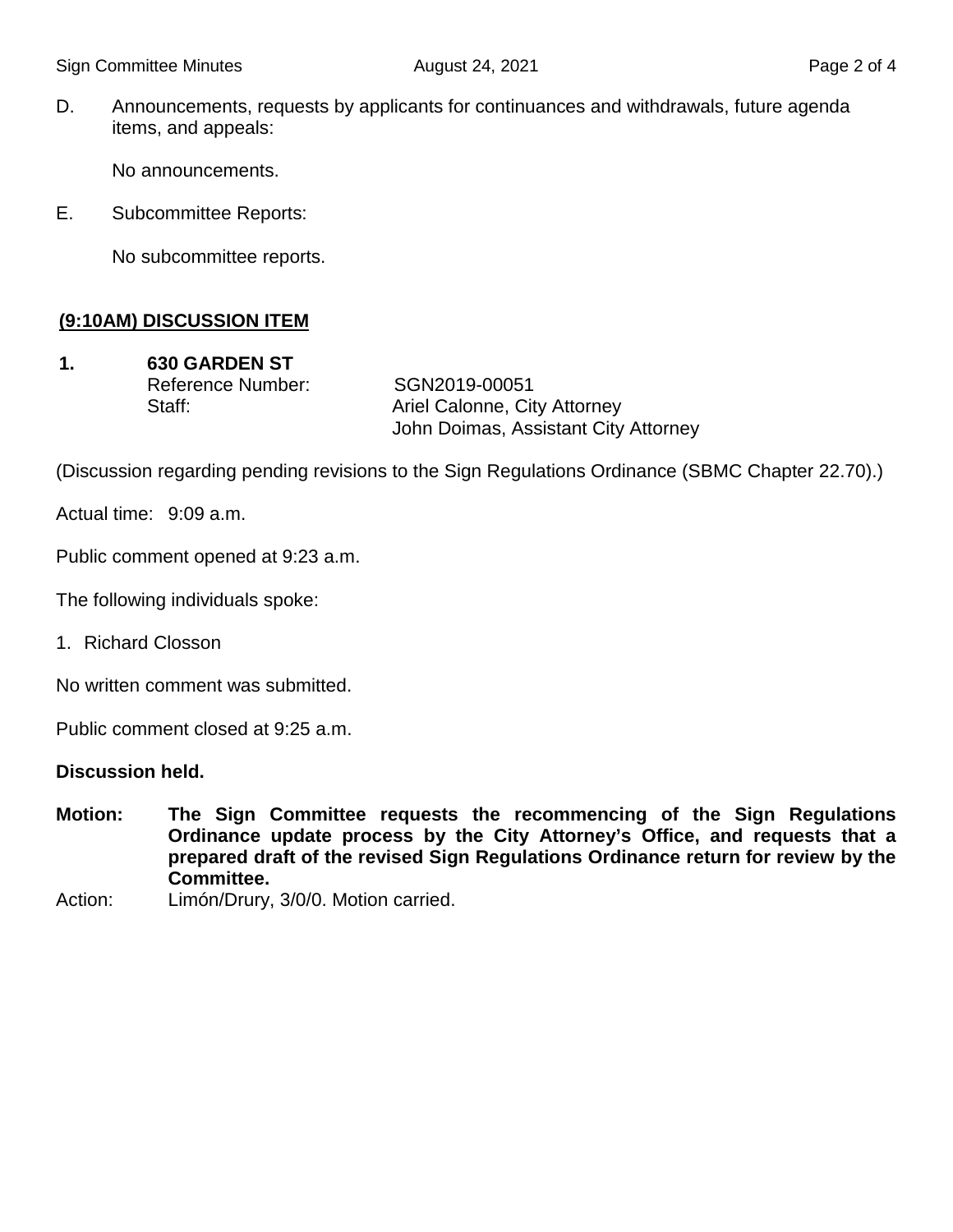#### **(9:45AM) CONTINUED ITEM: CONCEPT REVIEW**

#### **2. [18 S MILPAS ST](https://www.santabarbaraca.gov/civicax/filebank/blobdload.aspx?BlobID=238948)**

| Assessor's Parcel Number: 017-165-005 |                                               |
|---------------------------------------|-----------------------------------------------|
| Zone:                                 | $C-G$                                         |
| <b>Application Number:</b>            | SGN2021-00049                                 |
| Owner:                                | Sidney W. Schuman Et Al Trust                 |
|                                       | Sidney Schuman and Evelyn Markowitz, Trustees |
| Applicant:                            | <b>Eric Compton</b>                           |
| <b>Business Name:</b>                 | <b>AQUA FLO SUPPLY</b>                        |
|                                       |                                               |

(Proposal for one 21.56 square foot wall sign and two 21.66 square foot wall signs with acrylic letters. Total proposed signage is 64.88 square feet. None of the signs will be illuminated. Total street frontage is 100.0 feet.)

#### **Third review. Project last reviewed on July 6, 2021.**

Actual time: 9:35 a.m.

Present: Eric Compton, Applicant

Staff comments: Ms. Reidel stated that the Item is returning to the Full Committee after being continued to Conforming Review because the applicant wants to retain the accessory verbiage on the original application and requested a denial in order to file an appeal. However, projects cannot be denied at Conforming Review. Subsequently, the applicant submitted a revised application with the two side signs reduced in length but still maintaining the original verbiage.

Public comment opened at 9:36 a.m., and as no one wished to speak and no written comment was submitted, it closed.

#### **Motion: Final Approval with comments:**

- 1. The Committee appreciates the reduction in length of the proposed signage.
- 2. The Committee understands that the accessory language is necessary to identify the company to the public for retail purposes, but generally cautioned the use of repetitive signage.

Action: Limón/Drury, 3/0/0. Motion carried.

## **\* THE COMMITTEE RECESSED FROM 9**:**52 TO 9**:**56 A.M. \***